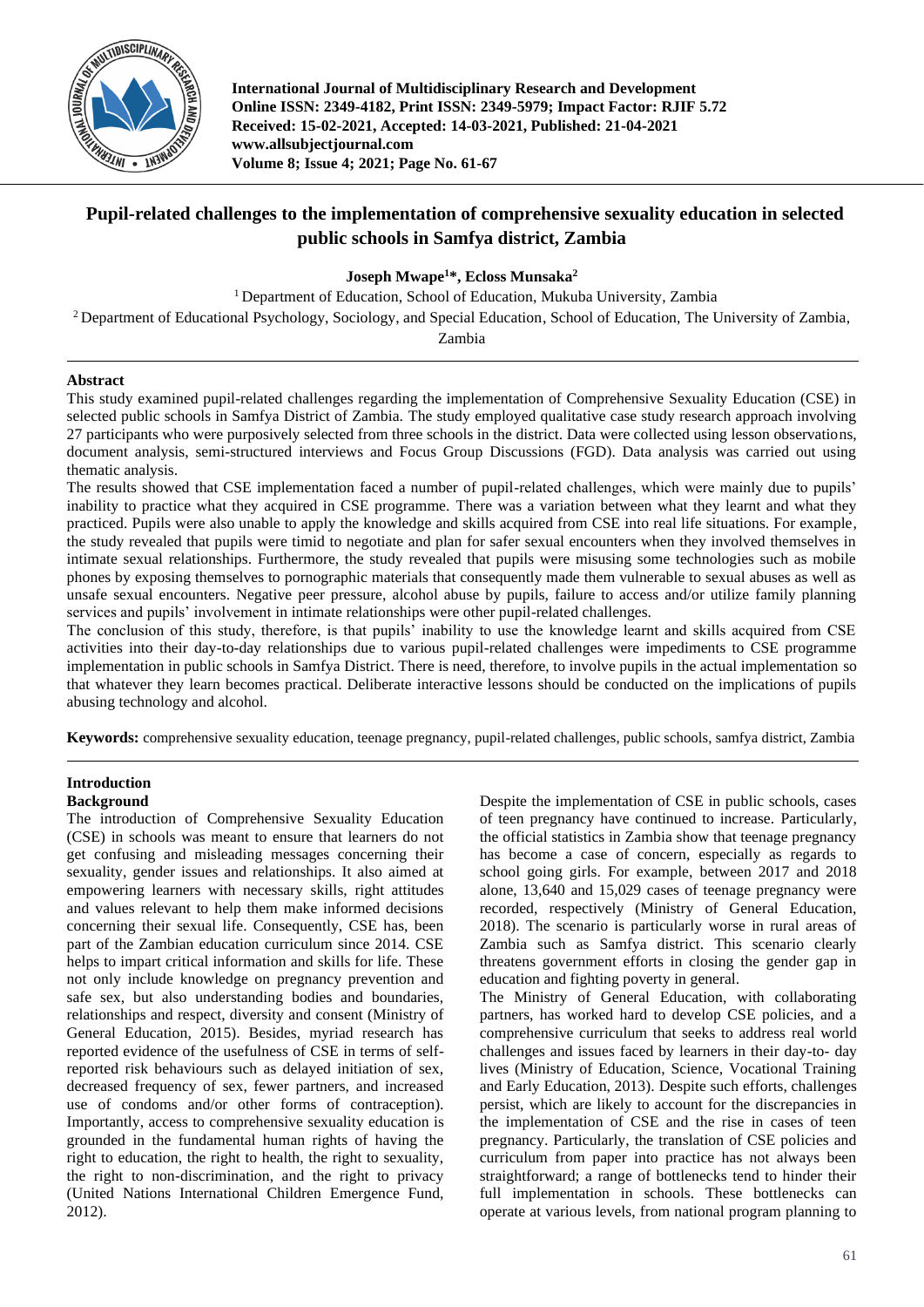the personal level (The International Planned Parenthood Federation, 2016). A better understanding of these barriers in specific contexts can help devise strategies to improve implementation, but limited studies have examined these barriers, especially pupils' personal related challenges.

There are challenges that impede the successful implementation of CSE in public schools. Some of these challenges can be attributed to pupils themselves. For example, a study done by Aji *et al*., (2013) to investigate adolescent sexual behaviour and practices in Nigeria, found that adolescents engaged in unhealthy sexual behaviours. Such unhealthy sexual behaviours were characterized by early age at sexual initiation, unsafe sex, and multiple sex partners. This was mainly attributed to curiosity among adolescents themselves, peer influence, sexual pleasure, and financial benefit, amongst others.

In addition, United Nations Education Scientific and Cultural Organisation (2018) argues that although young men and women are responsible for using contraceptives, very few of them access and use them. Some of them attribute this to health concerns and worries about side effects of contraceptives (IPPF & Coram Children's Legal Centre, 2014 as cited in UNESCO, 2018). In addition, alcohol and substance abuse negatively affect sexual health and other dimensions of young people's well-being because abusers of these substances and alcohol can quickly become addicted and face various problems such as cognitive and educational difficulties. High prevalence of risky sexual behaviours are associated with substance abuse such as alcohol and drug consumption, which may weaken decisionmaking, raise mood and reduce inhibitions (World Health Organisation, 2010 as cited in UNESCO, 2018). These have a negative effect on the successful implementation of CSE among learners.

Although challenges relating to CSE implementation have been carried out across countries, they have tended to ignore pupil-related barriers and are often limited to program planning-related challenges. For example, challenges such as lack of coordination of the various efforts by central and local government, Non-Governmental Organisations and development partners; and also those to do with inadequate systems for monitoring and evaluating teachers and students on CSE have been mainly researched on (Kirby, 2007:UNESCO, 2018).

Other studies have reported challenges related to curriculum implementation, such as inadequate weight given to CSE when integrated into other subjects, insufficient adaptation of the curriculum to local contexts, and limited stakeholder participation in curriculum development (UNESCO, UNFPA & UNAIDS, 2016). However, the current study recognizes that research has ignored individual pupils as a major stakeholder in CSE implementation. It is an individual pupil who becomes pregnant, thereby requiring individual pupil behavioural change. As such, the individual needs to be affected by the CSE programme in terms of behavioral and attitude change, as well as develop skills and acquire knowledge to be able to handle relationships. It is on this basis that the current study examined the barriers related to individual pupils in the implementation of CSE programme in schools.

## **Methodology**

The study employed a qualitative case study research design. Since this study sought to explore pupil-related challenges, regarding the implementation of Comprehensive Sexuality Education in selected public schools in Samfya district, it adopted interpretivism/social constructivism as the philosophical worldview to guide it. This philosophical assumption influenced the choice of a research paradigm, methodology, methods and strategies employed in this study. Interpretivism/social constructivism subscribe to the notion that social research is guided by the researcher's desire to understand reality.

This study consisted of the following population: all teachers, all parents and all pupils in public schools in Samfya district. The sample size was selected using purposive sampling. Thus, the study had a sample size of 27, which included three guidance and counselling teachers, 1 from each of the 3 schools, then 3 teachers that included a teacher of social studies from a primary school, a teacher of Biology from a secondary school and a teacher of Home Economics from a Juniour secondary school. Those teachers were selected because the subjects they taught were the carrier subjects for CSE related topic. Other participants included three parents, one from each school and eighteen pupils, six from each school. All the participants were purposively selected.

## **Data Collection**

The study employed two forms of data collection instruments that gathered two forms of data; namely semi structured interviews and the focus group discussion. Whereas semi-structured interviews were conducted with guidance teachers and parents, focus group discussion were conducted with the pupils.

## **Data Analysis**

Data analysis was conducted using thematic analysis. This involved making sense out of data by consolidating, reducing, and interpreting what people said and what the researcher had seen and read from the semi-structured interviews and Focus Groups Discussions (FGDs).

#### **Results and Discussions**

The study revealed the following as the pupil related challenges in the implantation of Comprehensive Sexuality Education in selected public schools:

#### **Inability to Negotiate for safer sex**

The study revealed that despite the implementation of Comprehensive Sexuality Education, girls were generally too timid to negotiate for safer sex with boys or men, resulting in them indulging in sex without any protection. This is evident by the extracts below, as one teacher indicated:

… Those in higher grades are able to protect themselves or negotiate for safer sex. However, these children, although they indulge in casual sex, they do not generally practice safer sex and so, they end up becoming pregnant. (GTB, Interview, June 2019).

Another teacher from a different school, school 'A', agreed with the above teacher's assertion. The teacher indicated that some girls, especially those who are young and inexperienced in issues of sexual relationships were incapable of making their own decisions concerning practicing safer sex:

… Girls have just become matured and are not capable of making their own decisions concerning sex. Those older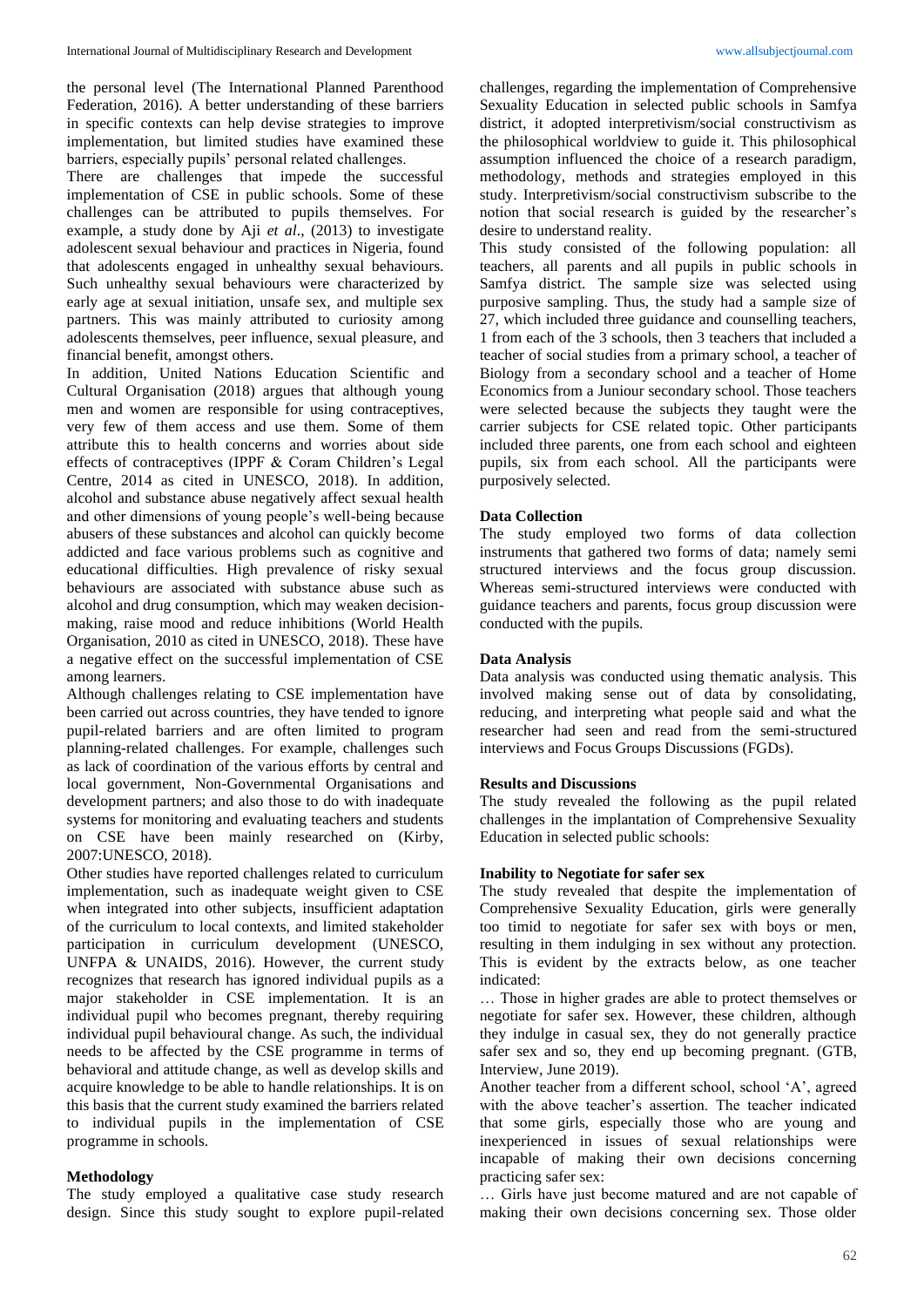than them have already gone through that and they know how to protect themselves and might not feel shy to seek family planning services. (GTA, Interview, June 2019).

In a separate interview, another teacher from school 'B' indicated that ignorance and failure to make independent decisions concerning one's sexual life resulted in many girls becoming pregnant:

In a rural set up, from my own observation, teen pregnancies are mostly common from grade five to grade nine. There is also an aspect of ignorance and failure to make independent decisions among these girls in such grade levels because most of those I have interviewed tell me that they just made a mistake, that they did not know why they got pregnant. (SSTB, Interview, June 2019).

Pupils from all the three sampled schools expressed similar sentiments to those expressed by teachers. For example, one pupil from school 'A' indicated that most girls involved in sexual relationships did not decide to use protection but their male counterparts were the ones who could decide for them. This can be evident by the following extract:

Most of the girls who are involved in sexual relationships do not decide to either use a protection or not. Mostly, it is the boys and/or men who decide for them and girls only realize when it is too late that is when they regret their actions. (Pp6A, FGD, June 2019).

Due to failure to negotiate for sex, some teenagers end up having unprotected sex as can be seen from the following extract from one pupil:

Sometimes you do not even expect that where you are going there will be a demand for sex and people do not move around with condoms, so, some people end up having unprotected sex in such circumstances. (Pp1A, FGD, June 2019).

Another pupil from a different school, school 'C', argued that failure to prepare and negotiate for sex before being found in a compromising situation, led many to unprotected sex, which ultimately resulted in teen pregnancy. One pupil, therefore, gave the following scenario:

Some have sex without preparing for it. For example, a boy will tell a girl to go to the beach to just have a talk and whilst there, he forces her to have sex. Where can one get a condom? Nowhere, so, things happen like that. A girl might refuse but she can be forced to do it. Therefore, the best thing is not to have a boyfriend. (Pp4C, FGD, June 2019).

The revelations above that many pupils in public schools who were involved in intimate sexual relationships at a tender age really did not prepare and negotiate for safer sex poses a challenge to the implementers of the CSE programme. This situation is even worse when the study has shown that mostly, girls were not able to decide to either use protection or not but that the decision was left in the hands of the boys or men who have sex with them. Possibly, this could be as a result of not having received comprehensive lessons regarding CSE or just the lack of skills by the individual pupils to negotiate safer sex (United Nations Education, Scientific and Cultural Organisation, 2018).

#### **Negative Peer-Pressure**

Findings also revealed that despite Comprehensive Sexuality Education being implemented in public schools, issues to do with negative peer pressure were always posing a challenge to the implementers. This is evident by the responses that teacher and pupil participants put across during interviews and Focus Group Discussions. For

example, one teacher indicated the following:

One of the reasons that can be attributed to that is peer pressure. At that level, the girls have just become matured and are not capable of making their own decisions and resist the temptations. Therefore, their friends easily sway them. Especially when they see their friends buying things using the money given to them by boyfriends, they also want. There is a market there and during weekends, it is a desire of every young girl to go and buy something from the weekend market. In the process, those who give them money demand for sex and since they are novices in the whole game, they end up becoming pregnant. (GTA, Interview, June 2019).

Other teachers in the other two schools sampled expressed similar sentiments. This clearly shows that the issue of negative peer pressure was not limited to one school or community, but common in that district. For example, a teacher from school 'C' argued that:

You know, girls need many things for them to look like girls and if their families cannot manage to support them, they end up indulging themselves in sexual relationships, especially if they see their friends who have boyfriends having money. Therefore, I would say that negative peer pressure is a challenge. (HETC, Interview, June 2019).

Pupils themselves expressed similar sentiments as those expressed by teachers. For example, one pupil noted that pupils were falling pregnant because of their desire for fancy things form friends:

... The reason could be that some girls like fashion and admire what others have. They also want to have nice clothes, phones and money as a result they end up having boyfriends who in turn demand to have sex with them and the end result is a pregnancy. (Pp2A, FGD, June 2019).

In agreement with the above sentiments, another pupil from a different school, school 'C', argued that some of the pupils indulge in pre-marital sex due to negative peer pressure from bad friend:

Others indulge in sex due to peer pressure. You would find that the parents may give someone everything but one would follow what their friends are doing such as abusing alcohol, even having boyfriends and girlfriends. Therefore, if a person has bad friends, they may wrongly influence her/him and that can lead to teenage pregnancies by following what others are doing. (Pp1C, FGD, June 2019).

Even parents were aware of the challenge posed by negative peer pressure especially among vulnerable girls:

… Our children especially girls want to look good so they end up to start selling their bodies. Peer pressure and love of money are other contributing factors. No matter what you tell these children, they do not listen. They love the pleasure of life. (PB, Interview, June 2019).

From the above revelations by the study, it is evident that although the right messages were put across to the pupils, their friends still influenced some pupils negatively. It is, therefore, important that the implementers of the programme interrogate such an issue. This could be explained by the individual pupil's inability to make personal decisions regarding when to have sex and with who as championed by the principles of CSE programme (Huaynoca, Chandra-Mouli, Yaqub & Denno, 2014) <sup>[3]</sup>. This is in line with the findings of the study by Aji *et al*., (2013) [1] done in Nigeria that revealed that young people indulge in illicit sexual activities mainly due to curiosity among adolescents themselves, peer influence, sexual pleasure and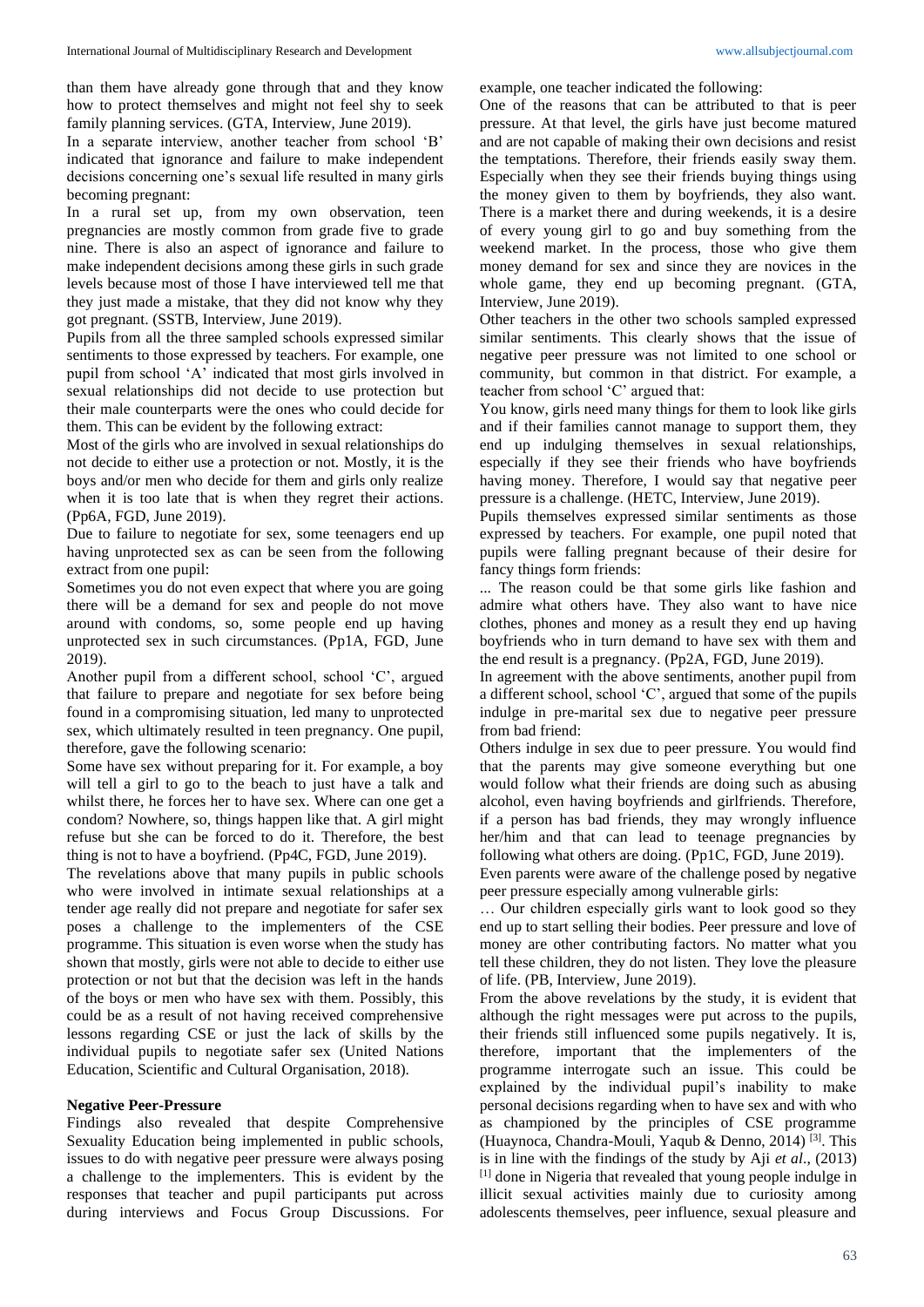financial benefit, amongst others.

## **Alcohol abuse by Pupils**

The study further showed that because of peer pressure, it was common among pupils to be involved in alcohol abuse; as a result, they were unable to practice what they were learning in Comprehensive Sexuality Education. For example, one teacher explained that even at the time of the interview, there was a disciplinary case involving some pupils abusing alcohol:

What I have observed is that alcohol abuse is very common among our pupils. Some come to school under the influence of alcohol and there is a case of that kind that we are handling right now. This is common between both categories of pupils: boys and girls. (GTB, Interview, June2019).

Yet, another guidance teacher from a different school, school 'C', discussed how some pupils patronize beerdrinking places and abuse alcohol. This was posing a challenge to the successful implementation of Comprehensive Sexuality Education because some pupils in the process practiced casual sex:

When they knock off, children in this community like patronizing the market places and bars. Both boys and girls enjoy being found in the market places especially at night and some of them sneak out of homes to go out at night to drink beer. I would therefore, say that some of our children are involved in illicit activities such as beer drinking and casual sex. (GTC, Interview, June 2019).

Pupils themselves also expressed similar sentiments that alcohol abuse was common among them, the vice that was compromising on the pupils' morals, hence, posing a challenge to the successful implementation of the program. For example, one pupil noted the following:

Beer drinking or abusing of alcohol is common among school pupils. This can lead to having illicit behaviour such as sex without even protection. Because when a person is drunk, he/she finds it difficult to make proper judgements. Boys and men can even take advantage of a girl who is drunk. (Pp2C, FGD, June 2019).

The issue of beer drinking and alcohol abuse was not only limited to one school, but to all the schools sampled. In agreement with the various statements given above regarding alcohol abuse, another pupil from school 'B', pointed out the following:

In addition, beer drinking is also common among some boys and girls at this school and then when they get drunk, they do 'bad manners' to each other. That also contributes to teenage pregnancy. (Pp5B, FGD, June 2019).

The above revelations by the study concerning abuse of alcohol by some pupils pose a challenge to successful implementations of Comprehensive Sexuality Education in public schools. Most of the pupils who abuse alcohol are also engaged in pre-marital sex because their morals are compromised. The abuse of alcohol is attributable to lack of behavioural change through the norms and values promoted through CSE programme (Haberland, 2015).

## **Abuse of technology**

The findings also showed that pupils were in the habit of abusing technology by watching pornographic materials that corrupt their morals because some pupils ended up practicing what they watched. According to one guidance teacher, some pupils watch pornography using their mobile

phones: Some of our pupils also watch pornographic material using their mobile phones. This also corrupts their minds. (GTB, Interview, June 2019).

In a separate interview, another teacher from the same school, school 'B' added on to say:

This technology also has brought a lot of problems, especially phones because most of our pupils have phones and watch pornography; so, they end up practicing what they see. (SSTB, Interview, June 2019).

Another teacher from school 'A' echoed similar sentiments by arguing that:

Our pupils also, although we do not allow them to come with phones at school, watch pornographic materials using phones and computers when they knock off from school. You see, such acts corrupt their minds and many of them may end up indulging themselves in premarital sex. Therefore, no matter how we teach comprehensive Sexuality Education, teenage pregnancies will continue if vices such as those do not reduce. (SCTA, Interview, June 2019).

Surprisingly, pupils themselves also expressed concern over the growing trend of abusing technology, especially the issues of watching pornographic materials using a phone. For example, one pupil narrated the following:

The other challenge is that once they teach us to abstain or to protect ourselves, other pupils watch pornographic films and pictures using phones. Such things corrupt their minds and may end up practicing what they see. (Pp2C, FGD, June 2019).

The situation was reported to be worse in some instances, in that some pupils had even mobile phone memory cards filled with pornographic materials. Some pupils had even formed groups and identified shops at market places where they could get such materials. For example, one pupil from school 'A' narrated the following ordeal:

The other contributing factor to teen pregnancies is technology. Most girls and boys at this school like watching pornographic materials. You will find that pupils have even formed a group and buy a memory card for downloading pornographic movies. When they are deleted, you again go back to the market and download. Sometimes you can even go to goggle and download the same pornographic materials using your phone and start watching. Now, the problem with such movies is that after watching, one would want to practice what has been seen and in the process, one gets a pregnancy... (Pp6A, FGD, June 2019).

Yet, another pupil from school 'B' disclosed that the most tempting thing was that some pupils watch such pornography as sex couples, the thing that motivate them to engage in pre-marital sex:

Then even these phones, some of our friends have phones that can access internet and they download pornographic movies and pictures, which they watch. Mostly, they watch as couples with a boyfriend and a girlfriend then after that they end up having sex. (Pp3B, FGD. June 2019).

Parents were also aware of this sad scenario. For example, one parent from school 'C' reflected on her own time as a teenager. She also narrated how technology then never used to expose young people to pornographically materials:

I would attribute our children's failure to abstain from sex until they get married, to the influence of technology. Children of nowadays watch pornography on their phones and they watch bad movies on television. During our time, there were cinemas, which were not exposing us to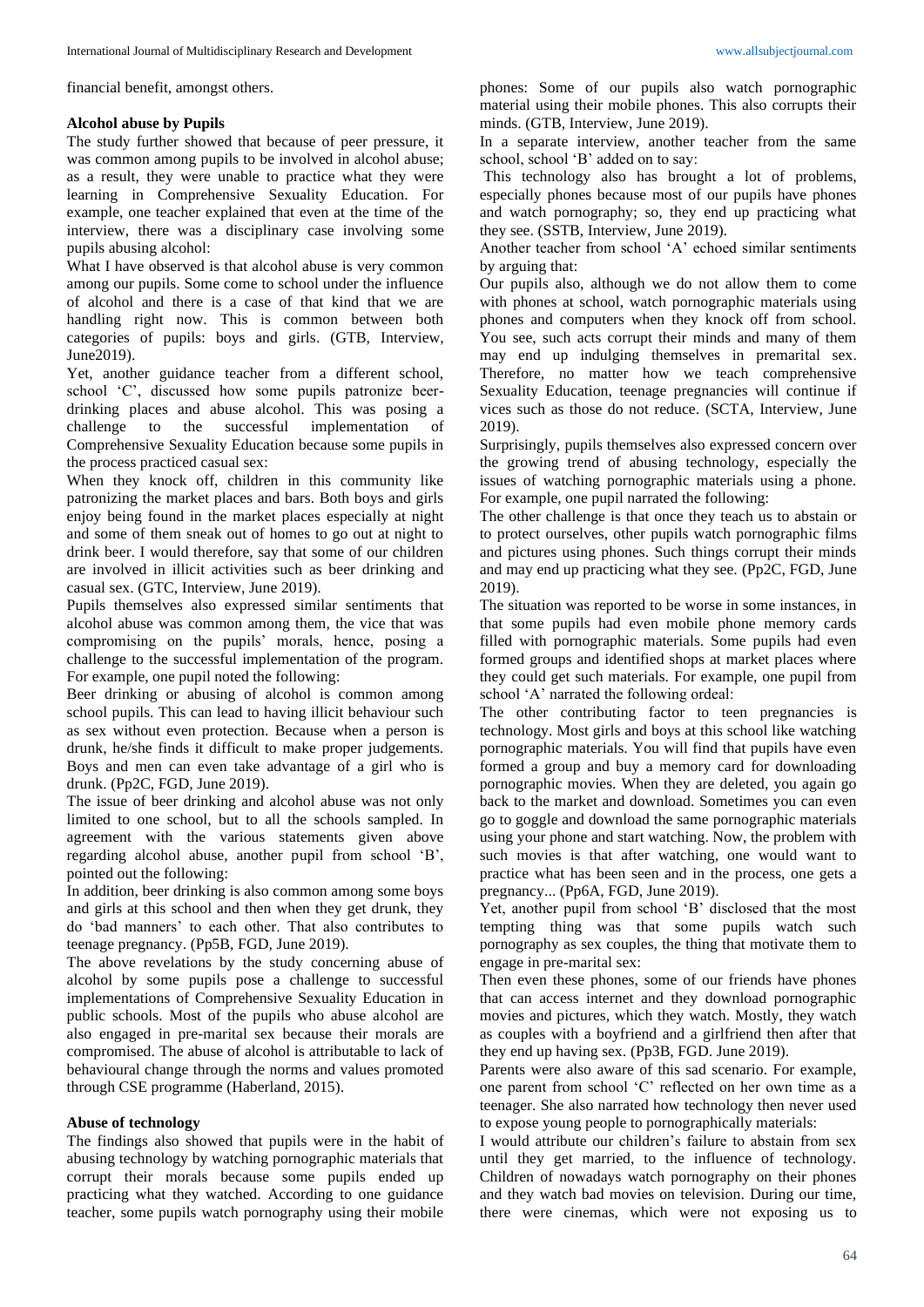pornography so; it is difficult for a young person to abstain when the mind is corrupt with those bad pictures. Once they watch people naked or doing bad things like sex films, they would want to practice that which they watch. (PC, Interview, June 2019).

In a separate interview and in agreement to the sentiments expressed by the parent above, another parent from school 'A' stated that some pupils were abusing technology by downloading and watching pornographically materials. The parent noted that that such materials corrupt pupils' minds:

I can say that these things corrupt young people's minds because they are exposed to illicit materials such as pornography which some of them watch especially those with phones, which access that. Nowadays it is common in this community for young people to own phones. (PA, Interview, June 2019).

From the foregoing, it is clear that not only did some pupils abuse alcohol, but were also exposed to pornography. This was posing a challenge to the successful implementation of Comprehensive Sexuality Education because some pupils were unable to practice what they were taught due to the influence of pornography that had corrupted their morals. The influence of technology on pupils' behavior demonstrates that CSE programme was not the only source of information about sexuality for pupils. Pupils still received mixed information about sexuality from other sources (UNESCO, 2018)

## **Failure to access and/or utilize family planning services**

The study further revealed that although pupils had the right information about various family planning services, a number of them were not able to access and/or utilize such services. The inability to access and utilize various family planning services available for those who were sexually active was an impediment to the successful implementation of Comprehensive Sexuality Education. For example, one teacher pointed out that:

Generally, pupils do not access the family planning services such as condoms or contraceptives that should make those who are sexually active practice safer sex and so, they end up becoming pregnant. (GTB, Interview, June 2019).

Another teacher emphasized that through Comprehensive Sexuality Education lessons, pupils were taught the importance of always accessing family planning services from the local clinic for those who were sexually active and unable to abstain from sex. However, the local people, including some pupils, did not like utilizing such services:

…those who are sexually active and could not abstain are always advised to seek services at the clinic and issuing of free condoms is one of such services that the clinic offers. Nevertheless, you will find that generally, the locals here do not like using condoms. If for example pupils who are old and sexually active were using these condoms, the cases of teen pregnancies would have gone down. (GTA, Interview, June 2019).

The negative attitude by pupils and the local people hindered pupils from accessing and using various family planning services available to them such as condoms and contraceptives. Hence, another teacher from school 'A' pointed out that:

We teach these learners and we try to impart the appropriate life skills in them on how to avoid unwanted pregnancies and other vices but they do not practice what they learn. For example, condoms here do not seem to be of use by the

people in general, you will find that condoms are found with boys as they use them for making local village balls. (SCTA, Interview, June 2019).

Pupils, themselves, confirmed that a number of those who were sexually active and could not abstain were not utilizing family planning services from the local health centers:

… They encourage those who are sexually active and cannot abstain from sex to visit the clinic so that they get family planning contraceptives or use a condom but I think many people do not want to expose themselves that they do that. (Pp1A, FGD, June 2019).

Other pupils from other schools also expressed the above sentiments. For example, one pupil from school 'C' argued that some pupils might be discouraged to access and utilize such services because they were afraid of being told that they were too young to access such services:

We have been taught that if one is sexually active, one should use condoms or other contraceptives that can help prevent early pregnancies and I am sure some use them but may be others are afraid to go to the clinic to get such things because they are young. (Pp3C, FGD, June 2019).

The study further revealed that communities perceived young people seen to be utilizing family planning services to be prostitutes. Furthermore, the study seems to suggest that most families had not yet approved the idea of their teenage children utilizing family planning services, and so, pupils were afraid to be exposed; contraceptives were seen to be a preserve of married couples:

Yes, many schoolboys and girls are afraid to go to the clinic to get condoms or contraceptives because those workers might tell even the parents that their child gets those things and that can bring problems at home. Even feeling shy to go to the clinic to get those things because then some people may wrongly conclude that those who get condoms are prostitutes. Then family planning contraceptives are also mainly given to married people. (Pp3A, FGD, June 2019).

From the excerpts above, it is clear that failure by some pupils who were sexually active to access and utilize available family planning services meant that many pupils did not plan their sexual encounters, which is important for safer sex (Kirby, 2007). It became apparent that many pupils felt that those who were sexually active were afraid of accessing such services because the community would not approve such and might label them as prostitutes.

#### **Pupils' involvement in intimate relationships**

The study revealed that some pupils were involved in intimate relationships and were fond of hiding in secluded places, which put them at risk to get involved in unprotected, unplanned sex. This is evident from the excerpts below as one pupil indicated:

Some boys and girls are fond of being found studying in secluded areas where they are tempted to start touching each other and in the end; unprotected sex takes place resulting in unintended teenage pregnancy. (Pp2C, FGD, June 2019).

Another pupil from school 'B' expressed similar sentiments. This clearly indicated that the vice was not only peculiar to one community:

At this school, girls and boys are fond of being in intimate relationships and find time to be on their own in isolated places as a result, they end up having un-protected sex. (Pp1B, FGD, June 2019).

In view of the foregoing revelations by the study, it is clear that the implementation of Comprehensive Sexuality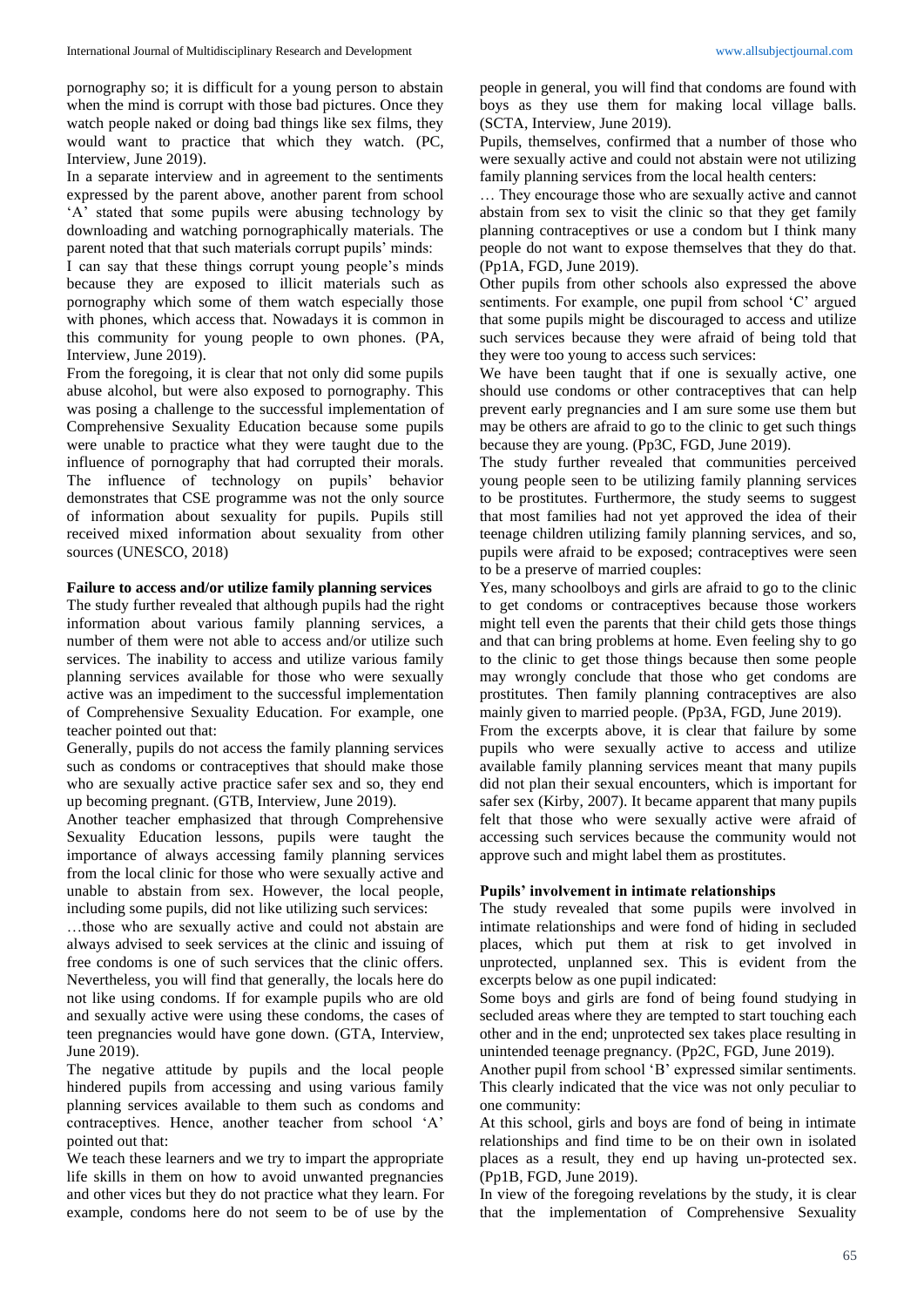Education was encumbered by studying in isolated places between pairs of opposite sex, which made abstinence from sex difficult. In most cases, the practice of safer sex was also not observed as the study indicated earlier on (WHO, 2010 as cited in UNESCO, 2018).

## **Examination Anxiety**

Another challenge in the implementation of Comprehensive Sexuality Education in public schools that the study revealed was that of the pressure created by national examinations. Pupils indicated that pupils, especially girls, became vulnerable during national examinations period.

One of the reasons is that most of the girls go to teachers so that they can help them during the final examinations, but what they forget is that the pregnancy will take place. (Pp4A, FGD, June 2019).

Another pupil from the same school echoed similar sentiments:

During that period, the boys and some male teachers tell some girls that they have examination leakage and end up sleeping with them and cheat most of the girls. Because most of the girls want to pass and when one has not prepared adequately for the examinations, one may end up accepting. (Pp3A, FGD, June 2019).

Yet another pupil disclosed that other girls slept with teachers so that they could give them money to enable them buy leaked examination papers:

Other girls sleep around with teachers during examination time so that they can give them money to pay for examination leakages because teachers have money, they work and therefore are paid every month. (Pp2A, FGD, June 2019).

Other pupil participants from another school, school 'B', expressed similar sentiments. This clearly shows that the vice is not only peculiar to one school. This became evident through the following excerpts:

Some girls become pregnant during examination period because they end up sleeping around for leakages. If they do not have money to buy a leaked paper, then they use their bodies. (Pp2B, FGD, June 2019).

The pupils' views were in contradiction with those of some teachers who indicated that teen pregnancies were mostly common among pupils in early grades due to their failure to negotiate for safer sex. This became evident through the following excerpts:

What I have observed is that pregnancies are mostly common among those in examination classes such as grade seven, nine and twelve. You will find that some whilst in grade seven; they become pregnant while others you will see a pregnancy in grade eight, ten and when they have already written the examinations. (Pp5A, FGD, June 2019).

One guidance teacher from school 'C' also indicated that teenage pregnancies among school pupils were mostly common among examination classes. This is in agreement with the preceding views by pupils' views. The guidance teacher therefore, noted the following:

For teenage pregnancies, I would say that they are most common from grade seven up to grade nine. Most grade nine and seven girls, as they write examinations, you find that they are pregnant, by the time the results will be out; you will just meet them in the community pregnant. (GTC, Interview, June 2019).

In view of the forgoing revelations by the study, it is clear that national examinations created anxiety among pupils and for fear of failing, some pupils tried to use any means at their disposal (including sex) to acquire examination leakage. Giving in to sex in exchange for a favour during final examinations again exposes pupils' inability to uphold their right to choice and decision to have sex at their appropriate time as promoted by the CSE programme (UNESCO, 2018).

## **Conclusion**

The findings of the current study showed that the major pupil-related challenge to the implementation of CSE was pupil's inability to apply what they learnt into practice. In other words, just as it is difficult to translate CSE policies into practice, it is difficult for pupils to put into practice the knowledge, skills, right attitudes and values acquired from the CSE programme into practice. As a result, they are too timid to negotiate and plan for safer sexual encounters: They are vulnerable to all sorts of technological and sexual abuses as well as unplanned sexual encounters. The conclusion of the current study, therefore, is that pupils' inability to apply principles they have learnt during CSE in their relationships constitutes a major pupil-related challenge to CSE programme implementation. There is therefore, need to involve pupils in the actual implementational activities of CSE so that whatever they learn becomes practical. Deliberate interactive lessons should be conducted on the implications of pupils abusing technology and alcohol, including other vices.

## **References**

- 1. Aji J, Aji MO, Ifeadike CO, Emelumadu OF, Ubajaka C, Nwabueze SA, Azuike EC. Adolescent Sexual Behaviour and Practices in Nigeria: A twelve-year review. AFRIMEDIC Journal,2013:4:1.
- 2. Haberland NA. The case for addressing gender and power in sexuality and HIV education: a comprehensive review of evaluation studies. Int Perspect Sex Reprod Health,2015:41:31-42.
- 3. Huaynoca S, Chandra-Mouli V, Yaqub NJr, Denno DM. Scaling up comprehensive sexuality education in Nigeria: from national policy to nationwide application. Sex Educ,2014:14:191-209.
- 4. Kirby D. Emerging Answers: Research Findings on Programs to Reduce Teen Pregnancy and Sexually Transmitted Diseases. The National Campaign to Prevent Teen and Unplanned Pregnancy, 2007. http://www.thenationalcampaign.org/EA2007/EA2007\_ sum.pdf
- 5. Ministry of Education, Science, Vocational Training and Early Education. Comprehensive Sexuality Education Framework: Grade Lusaka, Zambia: CDC, 2013, 5-12.
- 6. Ministry of General Education. Comprehensive Sexuality Education Framework: Grade Lusaka, Zambia: CDC, 2015, 5-12.
- 7. Ministry of General Education. Educational Statistical Bulletin. Lusaka, Zambia: Directorate of Planning and Information, 2018.
- 8. The International Planned Parenthood Federation. Vision 2020: Everyone's right to know: Delivering comprehensive sexuality education for all young people. London, UK: Author, 2016.
- 9. United Nations Education, Scientific and Cultural Organisation, United Nations Population Fund, &